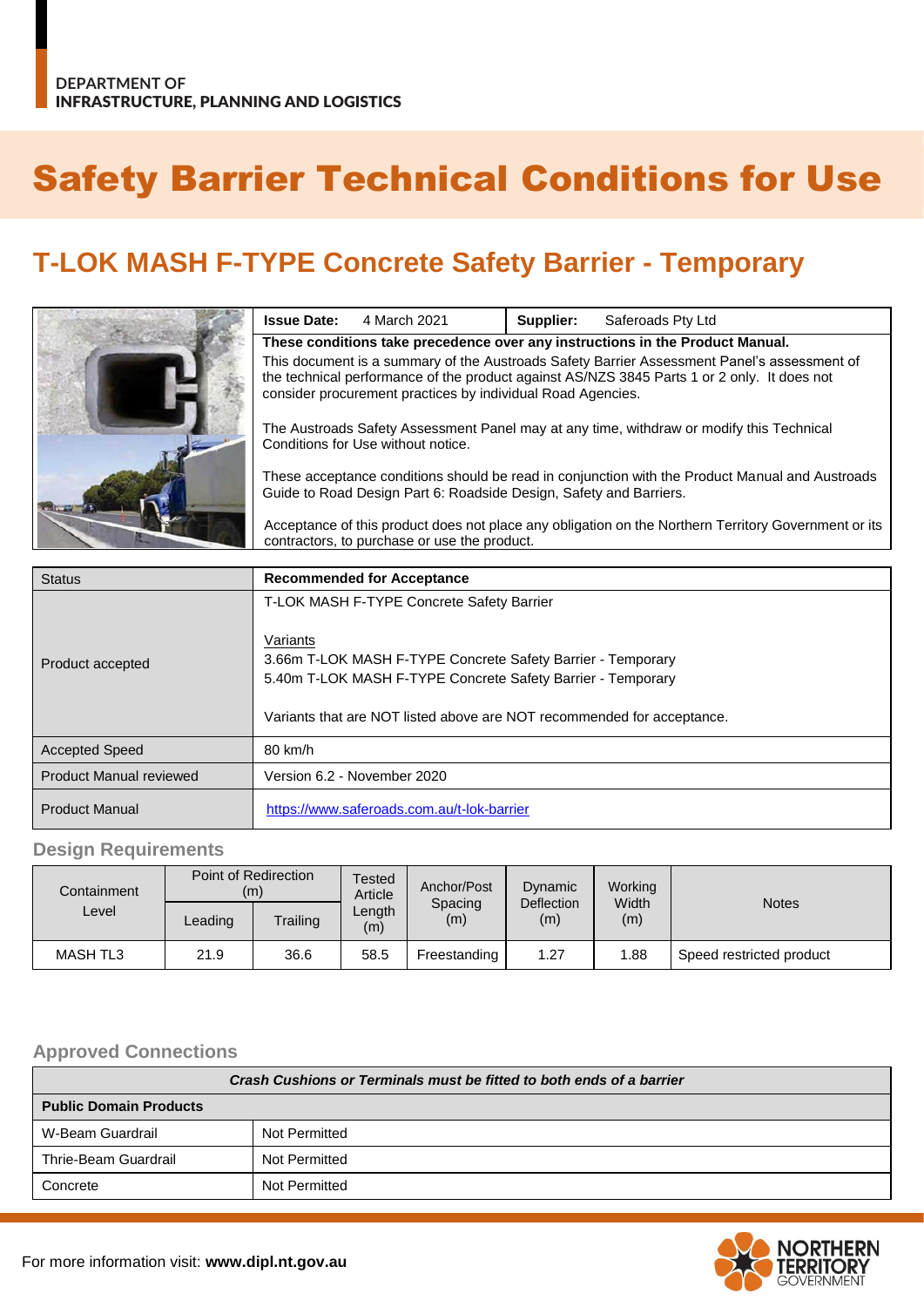# **T-LOK MASH F-TYPE Concrete Safety Barrier – Temporary**

| <b>Proprietary Products</b>                         |                                                                                                                                                                                                                                                                                                                   |  |  |  |  |
|-----------------------------------------------------|-------------------------------------------------------------------------------------------------------------------------------------------------------------------------------------------------------------------------------------------------------------------------------------------------------------------|--|--|--|--|
|                                                     | LEGACY status recommended from 1 January 2021.<br>$\bullet$                                                                                                                                                                                                                                                       |  |  |  |  |
|                                                     | Refer to QUADGUARD CZ Crash Cushion Technical Conditions for Use.<br>$\bullet$                                                                                                                                                                                                                                    |  |  |  |  |
|                                                     | The T-Lok MASH Concrete Safety Barrier adjacent to the Quadguard CZ Crash Cushion must be<br>anchored to the pavement as required by the Product Manual.                                                                                                                                                          |  |  |  |  |
| <b>LEGACY:</b><br><b>QUADGUARD CZ Crash Cushion</b> | The T-Lok to Quadguard CZ Crash Cushion transition must be used to connect the crash cushion<br>to the barrier.                                                                                                                                                                                                   |  |  |  |  |
|                                                     | Leading and trailing points of redirection are considered to by 0.                                                                                                                                                                                                                                                |  |  |  |  |
|                                                     | Reverse impacts into the transition section can produce a greater occupant severity value than<br>$\bullet$<br>preferred. Where reverse impacts are possible (e.g. bi-directional traffic), a risk assessment must<br>be completed and steps to mitigate the likelihood of reverse impact should be implemented.  |  |  |  |  |
|                                                     | LEGACY status recommended from 1 January 2021.<br>$\bullet$                                                                                                                                                                                                                                                       |  |  |  |  |
| LEGACY:                                             | The installation is restricted to an impact speed of 70 km/h or less.<br>$\bullet$                                                                                                                                                                                                                                |  |  |  |  |
| ABSORB 350 Plastic Terminal                         | Refer to ABSORB 350 Terminal Technical Conditions for Use.<br>$\bullet$                                                                                                                                                                                                                                           |  |  |  |  |
|                                                     | The T-Lok MASH to AB350 Terminal must be used to connect the terminal to the barrier.<br>$\bullet$                                                                                                                                                                                                                |  |  |  |  |
|                                                     | This is a gating terminal.<br>$\bullet$                                                                                                                                                                                                                                                                           |  |  |  |  |
|                                                     | The installation is restricted to an impact speed of 80 km/h or less.<br>$\bullet$                                                                                                                                                                                                                                |  |  |  |  |
|                                                     | Refer to Absorb-M Crash Cushion Technical Conditions for Use.<br>$\bullet$                                                                                                                                                                                                                                        |  |  |  |  |
| <b>ABSORB-M Crash Cushion</b>                       | The T-Lok to Absorb-M Crash Cushion transition must be used to connect the crash cushion to<br>$\bullet$<br>the barrier.                                                                                                                                                                                          |  |  |  |  |
|                                                     | This is a gating device.<br>$\bullet$                                                                                                                                                                                                                                                                             |  |  |  |  |
|                                                     | The installation is restricted to an impact speed of 80 km/h or less.<br>$\bullet$                                                                                                                                                                                                                                |  |  |  |  |
|                                                     | Refer Universal Tau-M Crash Cushion Technical Conditions for Use.<br>$\bullet$                                                                                                                                                                                                                                    |  |  |  |  |
| UNIVERSAL TAU-M Crash                               | The T-Lok to Universal TAU-M Crash Cushion transition must be used to connect the crash<br>cushion to the barrier.                                                                                                                                                                                                |  |  |  |  |
| Cushion                                             | Leading and trailing points of redirection are considered to be 0.<br>$\bullet$                                                                                                                                                                                                                                   |  |  |  |  |
|                                                     | Reverse impacts into the transition section can produce a greater occupant severity value than<br>$\bullet$<br>preferred. Where reverse impacts are possible (e.g.: bi-directional traffic), a risk assessment must<br>be completed and steps to mitigate the likelihood of reverse impact should be implemented. |  |  |  |  |
|                                                     | The installation is restricted to an impact speed of 80 km/h or less.<br>$\bullet$                                                                                                                                                                                                                                |  |  |  |  |
|                                                     | Refer to QUADGUARD M10 CZ Crash Cushion Technical Conditions for Use.<br>$\bullet$                                                                                                                                                                                                                                |  |  |  |  |
| QUADGUARD M10 CZ Crash                              | The T-Lok MASH transition to end terminal must be used to connect the crash cushion to the<br>$\bullet$<br>barrier.                                                                                                                                                                                               |  |  |  |  |
| Cushion                                             | Leading and trailing points of redirection are considered to be 0.<br>$\bullet$                                                                                                                                                                                                                                   |  |  |  |  |
|                                                     | Reverse impacts into the transition section can produce a greater occupant severity value than<br>$\bullet$<br>preferred. Where reverse impacts are possible (e.g. bi-directional traffic), a risk assessment must<br>be completed and steps to mitigate the likelihood of reverse impact should be implemented.  |  |  |  |  |

### **Design Guidance**

| This product must be installed and maintained in accordance with the Product Manual and Road Agency specifications.<br>Road Agency specifications and standards shall have precedence |                                                                |  |  |
|---------------------------------------------------------------------------------------------------------------------------------------------------------------------------------------|----------------------------------------------------------------|--|--|
| Minimum installation length                                                                                                                                                           | 58.5 metres between crash cushions/terminals (tested article)  |  |  |
| System width (m)                                                                                                                                                                      | 0.61                                                           |  |  |
| Minimum distance to excavation                                                                                                                                                        | 1.27 – measured from the face of the barrier on the works side |  |  |
| Slope limit                                                                                                                                                                           | 5%                                                             |  |  |
| Systems conditions                                                                                                                                                                    | Installation on top of a kerb is not recommended               |  |  |
| Gore area use                                                                                                                                                                         | Permitted                                                      |  |  |
| Pedestrian area use                                                                                                                                                                   | Permitted                                                      |  |  |
| Cycleway use                                                                                                                                                                          | Permitted                                                      |  |  |
| Frequent impact likely                                                                                                                                                                | Permitted                                                      |  |  |